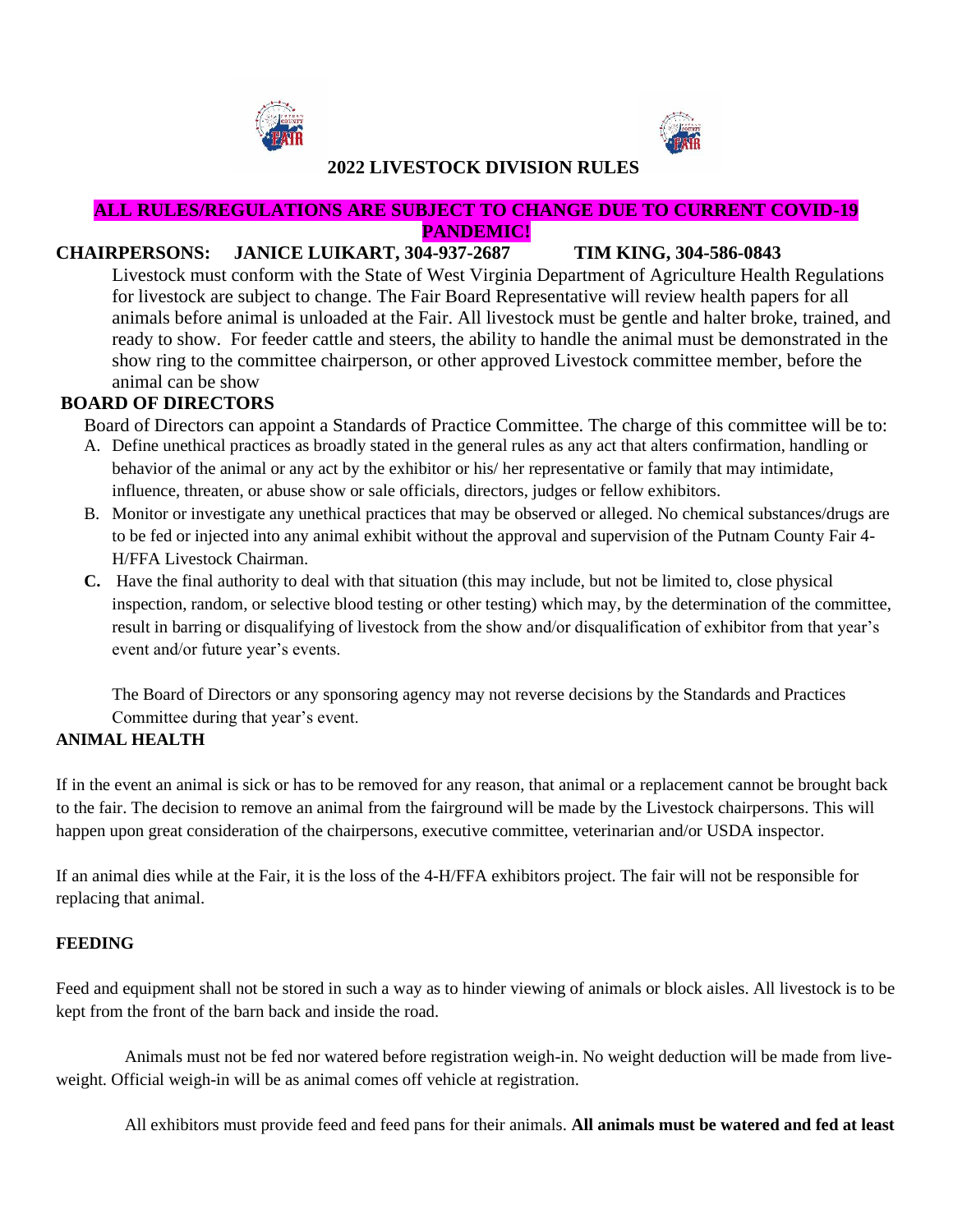**twice each day the animal is on the fairgrounds.** Animals are the responsibility of their exhibitor until the animal is removed from the fairgrounds. It is the responsibility of the exhibitor to see this is done until the animal has left the grounds after the sale. Animals' stalls must be cleaned at least twice each day including the last day of the fair and again after the animals are removed on Sunday. If an exhibitor's stall is not cleaned, \$50.00 will be deducted from his/her check. Failure to properly care for or mistreatment or any animal being exhibited shall result in forfeiture of any awards and disqualification from future participation. All exhibitors must have 4-H enrollment card on file with the WVU Extension office by January 1<sup>st</sup> of fair year and FFA members must have active membership status.

 No steroids of any type will be permitted. If animals are found to have been given steroids, the 4-H/FFA exhibitor will be forfeit their ability to show/sale livestock at the Putnam County Fair. The livestock committee asks that for safety purposes, that only standard box fans be used in the barn.

### **CARE**

 This project is the 4-H/FFA exhibitor's project and they are required to feed, water and clean the stall. Parents and guardians are prohibited from doing these activities for the exhibitor. If there is a problem and the exhibitor cannot do these chores, then the livestock committee needs to know. The exhibitor may ask another exhibitor to assist them for that time and later return the favor. The barn area must be cleaned before opening of the fair each day.

# **GROOMING**

 Grooming is not required; however, if you choose to groom your animal you must follow the following guidelines:

- Animals' natural appearance may not be altered in any way.
- You may not use hair/skins dyes or any product that will change the color, or modify the color, of the hair of your animal.
	- o Examples of prohibited items:
	- o Baby powder, colored show foam, dyes, fake hair, hair extensions, zipties, injections, shoe polish, colored show adhesives, and etc.
- All products must be safe for the animal and cannot harm it in any way. You may not feed or use products that have a withdrawal period.
- All products must be removed immediately after show/sale with the appropriate product.
	- Many of these products can cause hair loss and will cause hay/sawdust to stick to the animal. This is a bad public representation of our livestock; therefore, will not be tolerated.
- If you are not sure a product is legal to use or not, do not use it.
- If you do not know how to use the product correctly, you should probably not use it.
- Anyone caught not following the above rules, will not be permitted to show/sale at the Putnam County Fair at the discretion of the Board of Directors.
- Exhibitors can receive help from current Putnam County Fair 4-H/FFA members only. A parent/guardian/adult must be present during grooming for safety purposes, but the parent/guardian/adult may not assist with grooming.
- The livestock committee has the right to cancel all grooming due to any safety reasons.
- Exhibitors will be washing all animals (except hogs) in the designated wash bay area.
- Grooming chutes will be permitted at the far end of the goat barn only. Canopies are allowed over chutes but should be removed when the next morning unless using the next day for another species.

### **WORMING**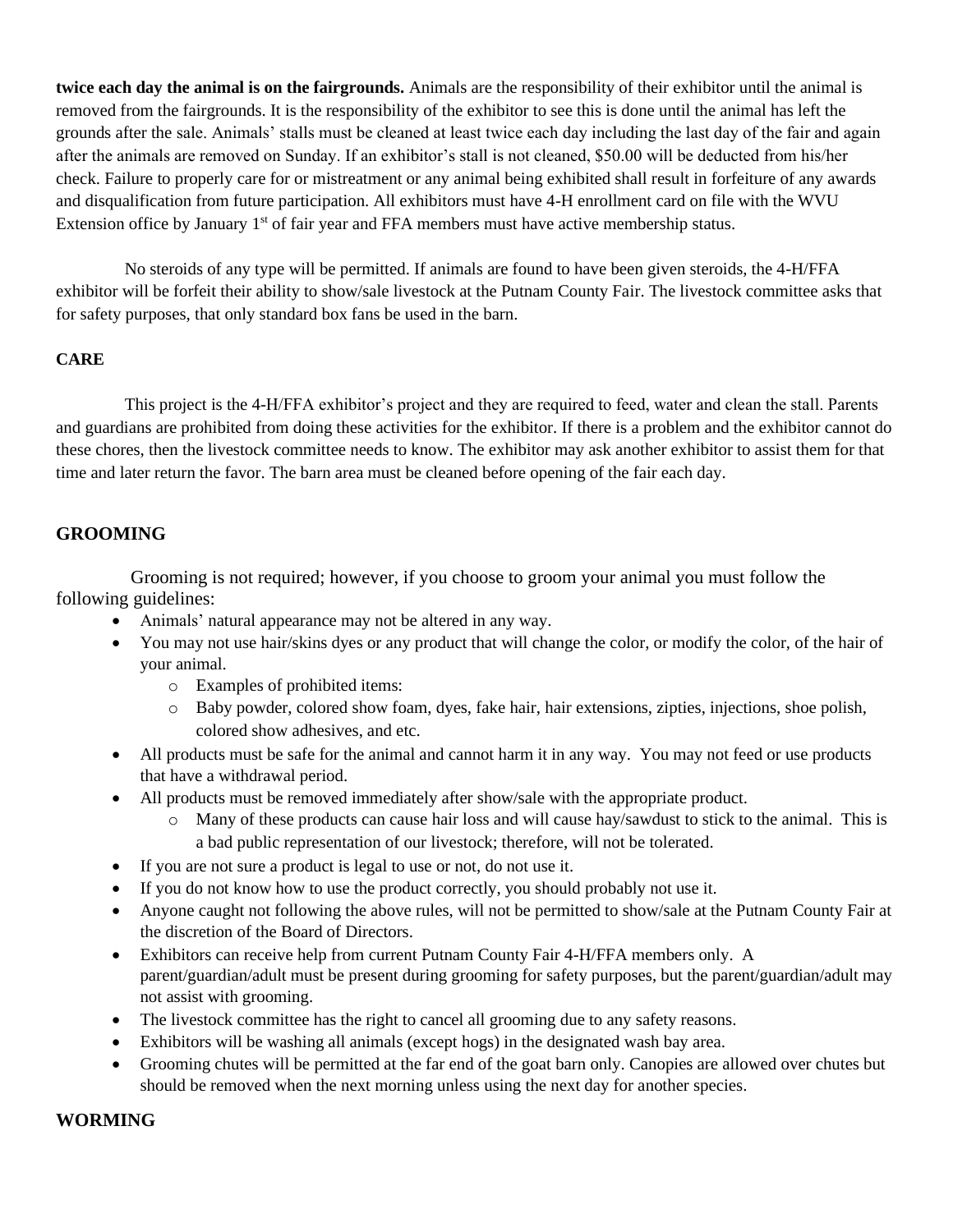All animals must be wormed prior to the fair. Types of wormers, and dates they should be wormed by, will be provided during tagging.

### **DRESS CODE**

 The required 4-H show and sale dress code of blue/black jeans, and white button-up shirt will be strictly enforced. FFA dress code consists of white collared shirt, FFA jacket, blue jeans, and boots for the sale, and FFA polo, jeans, and boots for the show. Failure to comply will result in forfeiture of privilege to participate (show/sell) in the future. The exhibitor's assigned entry number must be displayed in the ring when showing livestock. Shirts are to be tucked into jeans. No midriff showing. Neither hats nor gum chewing when showing. No tobacco use allowed. **No jewelry to be worn in show ring (only stud earrings permitted.)**

### **SHOWING ANIMALS**

 All animals must be shown by the owner. In the event of an injury, to an exhibitor while the shows in progress, the division chairperson shall select a 4-H/FFA youth to show the animal for the injured exhibitor.

 A 4-H or FFA member may be excused from showing his/her own animal and still allowed to sell in the event of a medical emergency, family emergency, or another approved 4-H/FFA Event. The Executive Committee will make the decision regarding excusing a student.

 **To ensure the opportunity for 4-H/FFA livestock show exhibitors to finish fitting on their own, it is required that all adults adopt a "hands off" policy on show day.** This is not to mean that parents, extension workers, or other volunteers may not supervise these exhibitors. Any exhibitor may receive assistance in moving his/her animals to and from show areas. The exhibitor is expected to be present and to be the caretaker and handler of their 4-H livestock project animal.

In all situations, the livestock chairperson will have the right to excuse any animal in either 4-H/FFA or open classes of livestock that he/she feels could create a hazard of danger to itself, exhibitors, spectators and/or other animals on the fairgrounds. The Livestock Committee Chair will dismiss any animal from the fairgrounds which is deemed to be "extremely" over or under weight.

 Only one livestock animal may be shown at the fair. If you have signed up for two animals, you must decide which animal will be shown. One species will be tagged on tag-in day. The backup animal will be tagged, but must be of the same species.

### **Showmanship**

**All exhibitors are required to participate in Showmanship in their respective classes to be eligible to sell. Exceptions to this policy must be requested in writing to the 4-H Extension Agent or FFA Advisor, and will only be granted in situations of death in immediate family, serious illness, or another 4-H/FFA event taking place at the same time.** 

• The exhibitors in the showmanship contest will be divided by age into the following groups:

A. Junior: 9 years old and may not have reached his/her  $14<sup>th</sup>$  birthday on or before January  $1<sup>st</sup>$  of the present year.

B. Senior: 14 years old or older on or before January  $1<sup>st</sup>$  of the present livestock year. The Junior and Senior winner for each species will be allowed to participate in Master Showmanship.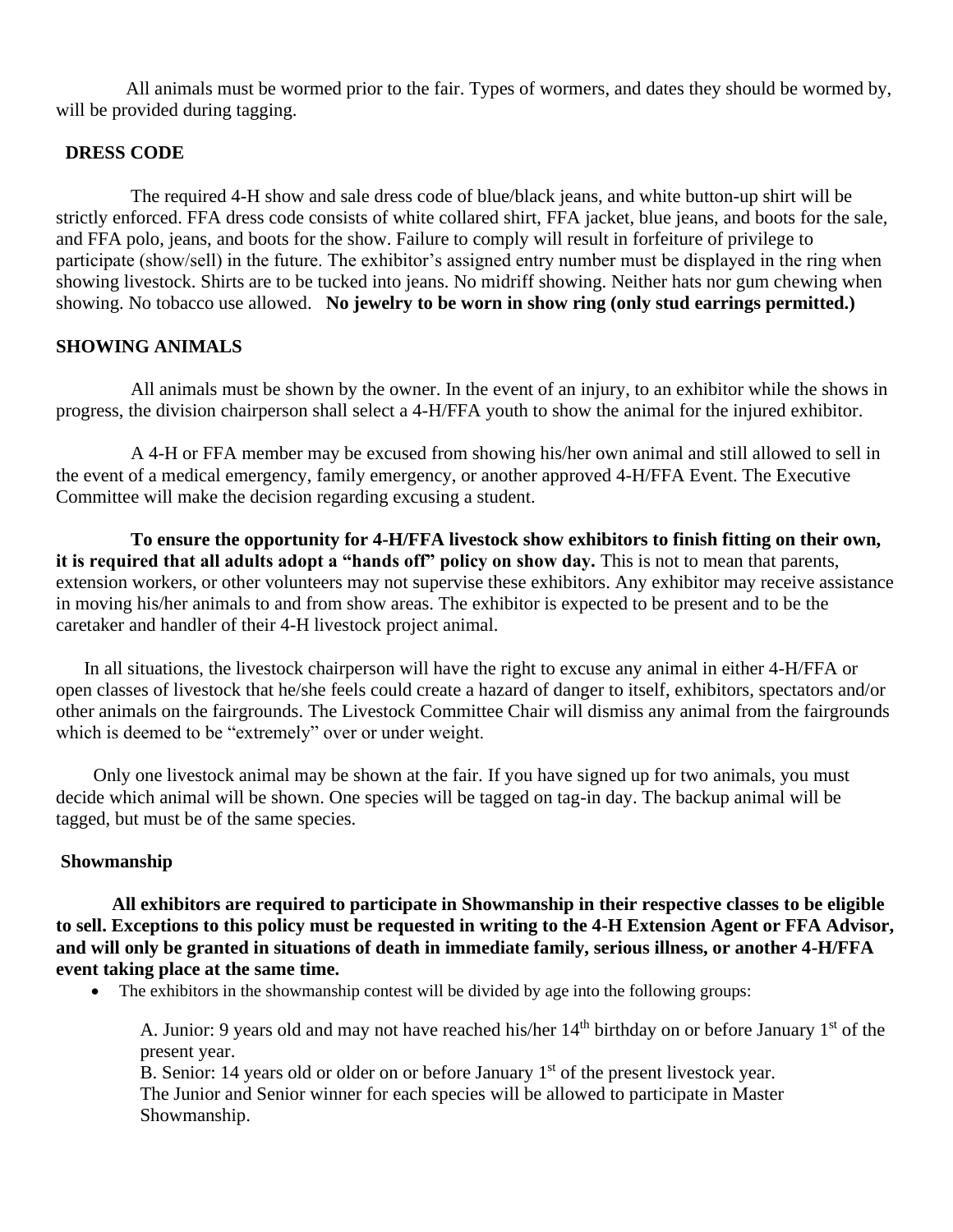**Master Showmanship**

- **Master showmanship will be divided into Junior and Senior division.**
- **The participants will compete in showmanship with a: rabbit, sheep, goat, hog and feeder steer/heifer.**
- **A jr. and sr. winner will winner will be picked in each species. If the 1st place exhibitor declines to show in master showmanship, then the 2nd place winner will show. This continues up to the 3rd place exhibitor.**
- **The participants will draw a number from a hat to determine which animal he/she will show.**
- **The participant will be given the necessary show supplies that accompany the animal he/she is showing.**
- **The judge will judge each species showmanship class separately and then the scores will be added together to determine the winner.**
- **There will be one winner in the Junior division and one winner in the Senior division.**

#### **REGISTRATION**

 **Three percent of gross sales will be collected by the Fair for the initial sale of each animal sold.** Entries must be in strict compliance with the entry requirements as listed in the Fair catalog.

 4-H members must be an active member of a Putnam County 4-H Club enrolled through the County Extension Office and all FFA exhibitors must be an active member of a Putnam County FFA group. In order to start exhibiting livestock at the Putnam County Fair, the exhibitor must be 9 or older by September 30, 2022. Livestock exhibitors who have the birthday of October 1,1999 – September 30, 2000 are no longer allowed to participate because he/she has reached their 22 birthday within that range.

 In cases where exhibitors raise a "back-up" animal project, they must select the one they intend to show prior to registering at the Fair. The project animal across the scales for weigh-in is the one that will be eligible for the show. Bring only one project animal to fair for weigh-in on registration day. If an exhibitor has tagged a big steer and something happens to the steer, the exhibitor may sign-up for another animal up to May  $1<sup>st</sup>$ .

All animals must be registered with the appropriate 4-H/FFA advisor before tagging date.

#### **JUDGING**

 All Market Saleable Shows will be judged under the DANISH SYSTEM. The Danish System is where each exhibit is judged on its own merit. By judging this way, if every exhibit is worthy of a blue ribbon, they will receive it. Depending on the exhibit, they could be all blue or red or white, but every exhibit will receive a ribbon.

 Animals may be divided into two or more classes depending upon the numbers present such as Heavy Weight, Lightweight, etc. These animals will be assigned to class in such a manner as to make the classes approximately equal in numbers. In all classes of livestock, the judge's decision will be final. All livestock shows will be videotaped.

Showmanship classes will be divided into JR/SR divisions. Showman will then receive a Blue, Red, or White ribbon. From the individuals in the blue class, a  $1<sup>st</sup>$ ,  $2<sup>nd</sup>$ , and  $3<sup>rd</sup>$  place winner will be awarded for each division.

#### **AWARDS**

Grand Champion……………….Banner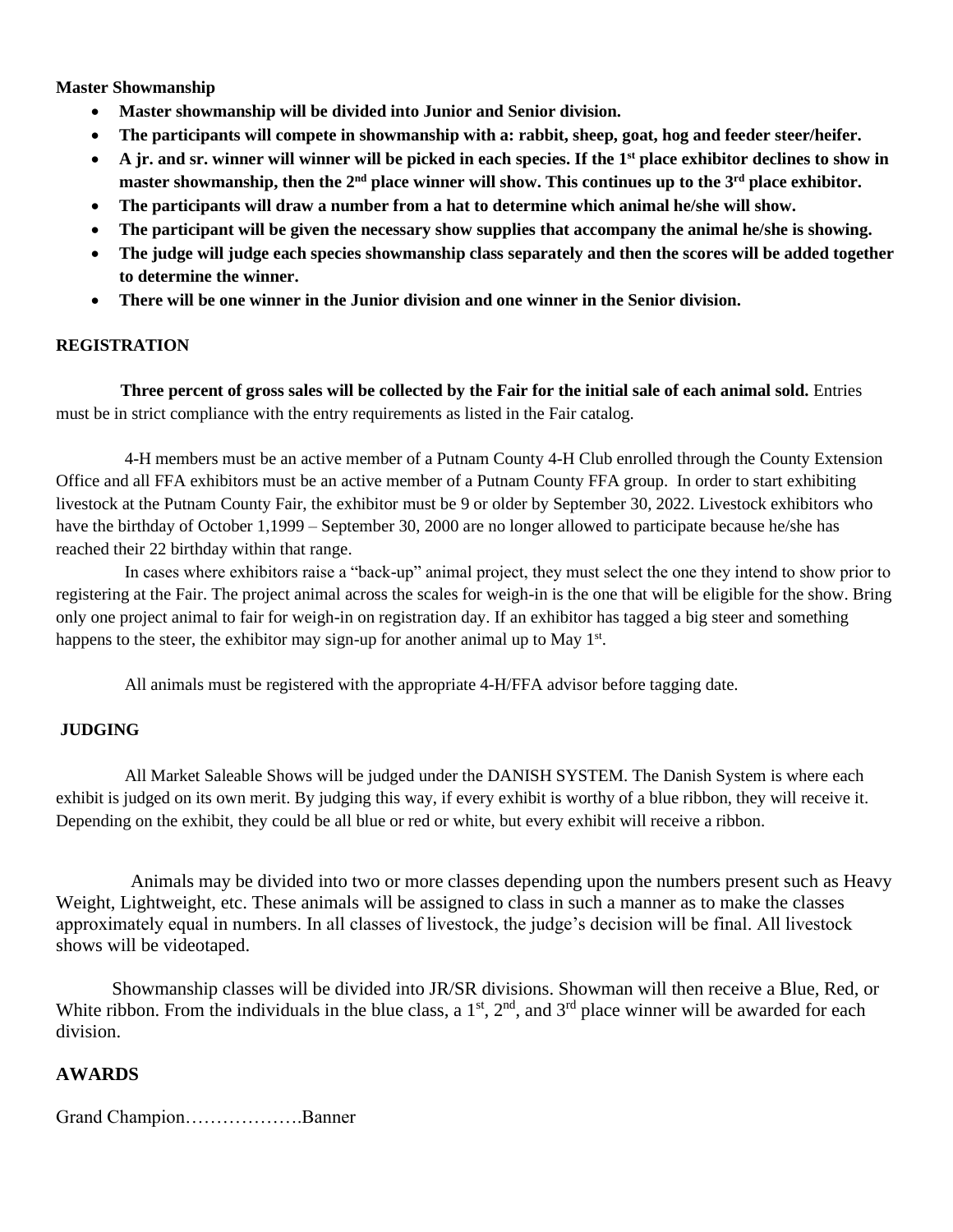Reserve Champion…………….Banner Blue Rosette……………………..\$5.00 Red Rosette………………………\$4.00 White Rosette…………………..\$3.00

# **SELLING ANIMAL**

 Any exhibitor not wishing to sell his/her animal must notify the Livestock Chairman, 4-H agent, and FFA Advisor (in writing) by the day the animals are registered. In the event the animal is judged Grand or Reserve, the animal must be sold. 4-H/FFA exhibitors are instructed not to solicit return of purchased animals from the purchaser. Any exhibitor who agrees to sell an animal at the auction, must agree not to ask the buyer or buyers an any time, before, during, or after the auction for the return of the animal. Under no circumstances should a for sale sign be placed on a livestock pen promoting the sale of the animal. Any exhibitor doing this will forfeit his/her privilege to participate in the program the following year. Buyers are being instructed to notify Fair Board members if this occurs.

### **INSTRUCTIONS TO BUYERS**

 Any buyer participating in the 4-H/FFA annual auction who has not paid for auction purchase(s) after 60 days will automatically be placed in collection with the Putnam County Magistrate system. Any person or persons involved in this procedure will not be permitted to participate in subsequent 4-H/FFA auctions **ALL VOLUNTEERS WHO HELP IN 4-H ACTIVITIES DIRECTLY MUST COMPLETE THE 4-H VOLUNTEER PROCESS TO BE ABLE TO PARTICIPATE IN THESE PROGRAMS INVOLVING 4- H.**

### **HOW ANIMALS WILL BE SOLD**

- 1. Animals are auction by the pound during livestock sale. For example, a bid of \$1.00 on a 100-pound animal means you are prepared to pay \$100.00.
- 2. Every saleable animal will sell one time.
- 3. Animals offered for resale will be sold on paper at the end of the sale on a rotational basis in order as they appear on the sale sheets. If the animal for resale does not sell, the animal will be sent to market and the proceeds will go into the fair general fund. **Each 4-H/FFA animal will only be re-sold one time.**

#### **Check for market animals are usually ready around 1 month from the sale date,**

**After the livestock sale, the Putnam County Fair will be responsible for replacing the animal for the buyer in the event that something happens to it while on the fairgrounds. Once the animal leaves the fairgrounds, it becomes the responsibility of the slaughterhouse and/or buyer. Animal will only be delivered to slaughterhouses listed on the sales receipt.** 

#### **WEIGHT REQUIREMENTS FOR ELIGIBILITY**

The designated weights for animals will be the weights required to achieve to show and sell the animal. 4-H/FFA exhibitors whose market livestock projects do not meet the required weight will be allowed to keep the animal on the fairgrounds until the day of the Showmanship Contest to give the youth the opportunity to participate in Showmanship. The animal must be removed from the Fairgrounds immediately following the Showmanship contest. Underweight animals will not be sold. Overweight animals will be placed at the bottom of their class and automatically awarded a white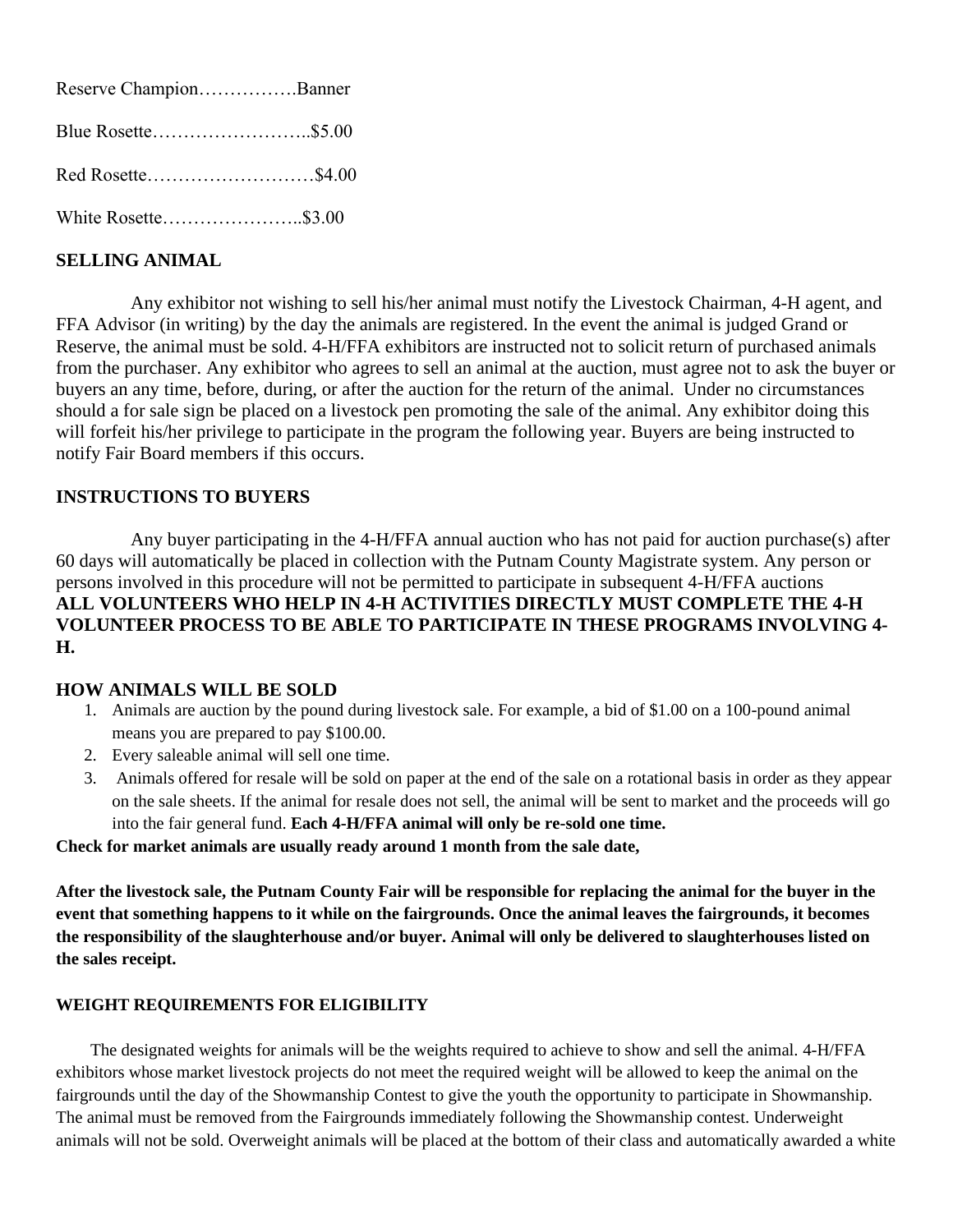ribbon. They will be placed at the end of the sale order and the will sell at the top weight for that species. For example, if your hog weighs 290 pounds, the buyer will purchase the hog at 285, since this is the top weight.

### **4-H/FFA HOME GROWN AWARD**

 **An award will be given to the exhibitor who has the highest placing "Home Grown" animal in each division. The animal must have been born and raised on the exhibitor's farm and registered with the 4-H office or with the FFA Advisor when registration papers are due.** Awards will be given out during show and announced during the sale.

### **Special Announcements:**

- All Kids-Kid Goat and Sheep must be accompanied by a Honor Flock Certificate. Goats used for the Kids-Kid Goat show must be weathers and nannies only.
- All 4-H Paperwork and concerns should be addressed with the 4-H Advisor.
- All FFA Paperwork and concerns should be addressed with the FFA Advisor.
- All animal concerns should be addressed with the Livestock Chairman for the species.
- During weigh-in at the fair, the barn is closed unless you are unloading.
- Market animals will be sold at the Jackson County Regional Livestock Market on Saturday; therefore, there is a chance your animal could leave the fair grounds on Saturday.
- Parking passes will be numbered.
- YOU ARE REQUIRED TO CLEAN OUT YOUR PENS AFTER YOUR ANIMAL LEAVES. PLEASE CLEAN YOUR STALL BEFORE 10AM ON SUNDAY MORNING. ANYONE NOT CLEANING OUT THEIR PEN AND HAVING IT SIGNED OFF BY THE CHAIRPERSON WILL HAVE A \$50 CLEANING FEE DEDUCTED FROM THEIR CHECK.

# **IMPORTANT DATES AND TIME**

- Steer Tagging December  $4<sup>th</sup> 8-10$ .
- Tagging other livestock May 14<sup>th</sup> 8:00-12:00
- DO NOT SHOW UP IF YOUR ANIMAL IS SICK! CALL THE CHAIRPERSON.
- Only one livestock animal may be shown at the fair. If you have signed up for two animals, you must decide which animal will be shown. One species will be tagged on tag-in day. The backup animal will be tagged, but must be of the same species.
- Weigh-in July  $8^{th}$ , 2022 at 12:00-7:00
- Mandatory Meeting July 8<sup>th</sup> at 7:30PM

### Show Dates

- Pet Show- Saturday, July 9, 2022 at 5:30pm
- Rabbit Show- Sunday July 10,2022 at 2:00pm
- Egg/Poultry Show- Sunday July 10, 2021 at 3:00pm
- Kids-Kid Show-Sunday July 10, 2022 at 4:00pm
- Meat Goat Show- Sunday July 10, 2021 at 5:00pm
- Ewe and Me and Market Lambs-Sunday, July 10, 2021 at 7:00pm
- Hogs- Monday, July 11, 2021 at 8:00PM (Showmanship Tuesday Morning at 9:00 am)
- Steers-Tuesday, July 12, 2021 at 6:30PM
- Feeders (Steers and Heifers)-Wednesday, July 13, 2021 at 6:30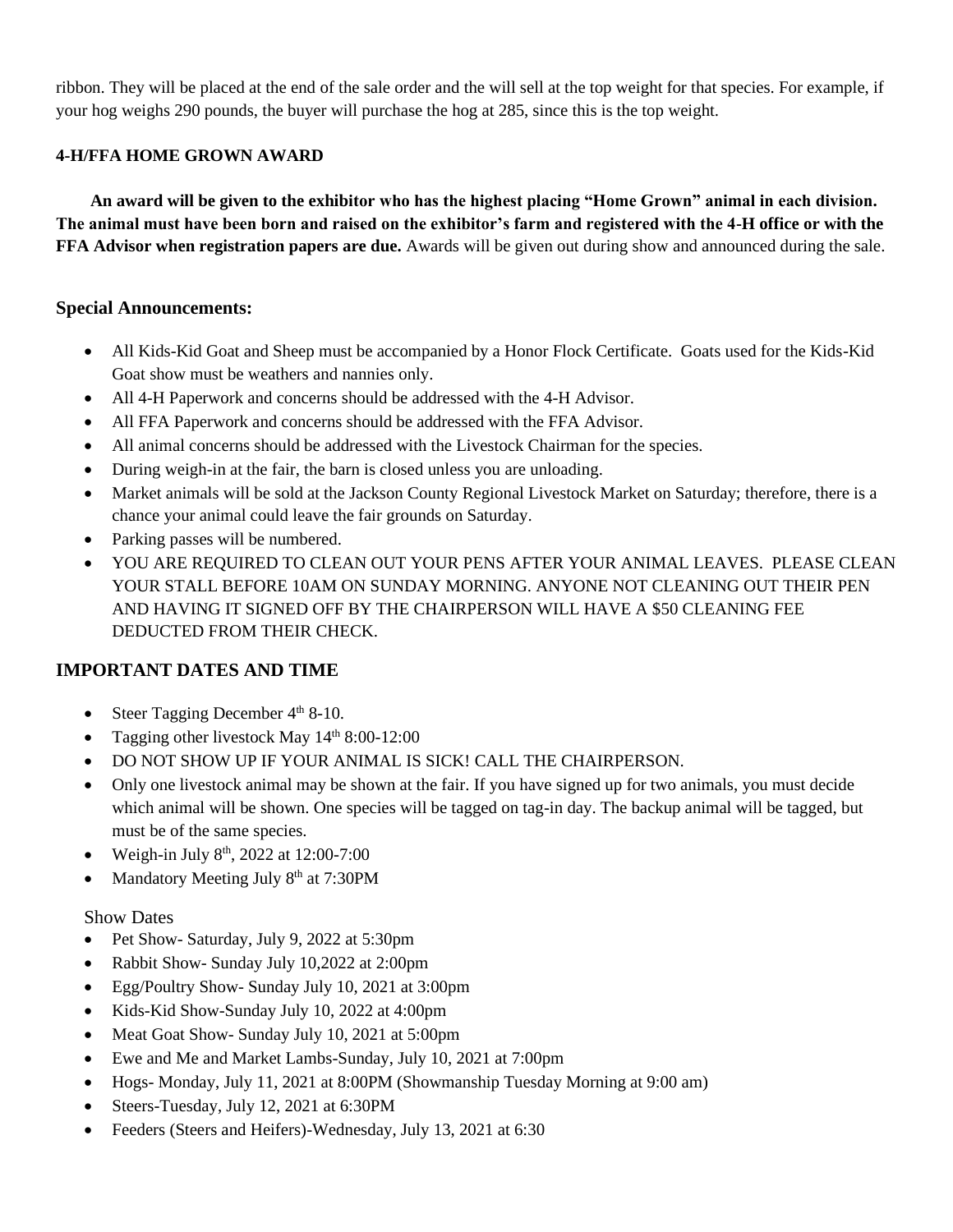• Master Showmanship Thursday July 14, 2021 at 6:30

Sale Date

- Livestock Sale Friday, July 15, 2021
- Auction starts at 5:00
- Sale Order
	- o Ewe and Me
	- o Hogs
	- o Rabbits
	- o Poultry
	- o Goats
	- o Steers
	- o Lambs
	- o Heifers/Feeders

# **Market Hogs 2022 Jake Stone 373-9802 Joey Goldizen 541-5280**

### Rules:

- 1. All entries in the market hog division must be registered with the 4-H agent or FFA advisor by May  $1<sup>st</sup>$ . However, the exhibitor must be registered with the 4-H agent or FFA advisor by January  $1<sup>st</sup>$  of fair year.
- 2. All hogs must meet the requirements of the West Virginia Department of Agriculture health regulations (out of state hogs must have a Certified Veterinary Inspection before crossing state lines **and an USDA approved official ID tag**).
- 3. Market hogs must be born on or after January  $1<sup>st</sup>$  the present year.
- 4. The division chairman will assign hogs to stalls.
- 5. Any breed will be eligible for the market hog class.
- 6. Market hogs must weigh 200lbs. to 285lbs. (**Anything over 285lbs will sale at 285lbs and will be placed last in the sale order with a white ribbon.)**
- 7. No boars will be eligible.
- 8. No bedding of any type will be used in pens.
- 9. All stalls must be cleaned several times daily and before the exhibitor leaves the fairgrounds at the end of fair.
- 10. All stalls must be cleaned by 10am on Sunday or \$50 will be deducted from your check.
- 11. Please follow grooming guidelines found in livestock general rules.

# **Market Lamb 2022 Missy Dudding 550-6741 Leanne Call 552-0461**

### Rules:

- 1. Market lambs must be under the exhibitor's ownership by May 1<sup>st</sup>. Ear tagging will be immediately after May 1<sup>st</sup>. Ear tag number must be on entry form for each exhibitor. Each animal must be a 4-H/FFA market lamb.
- 2. Market lambs must be born after January 1<sup>st</sup>. However, the exhibitor must be registered in the 4- H/FFA office by January  $1<sup>st</sup>$  of the fair year.
- **3. Required weight: 90-145 pounds (Anything over will sale at 145lbs and will be placed last in the sale order with a white ribbon.)**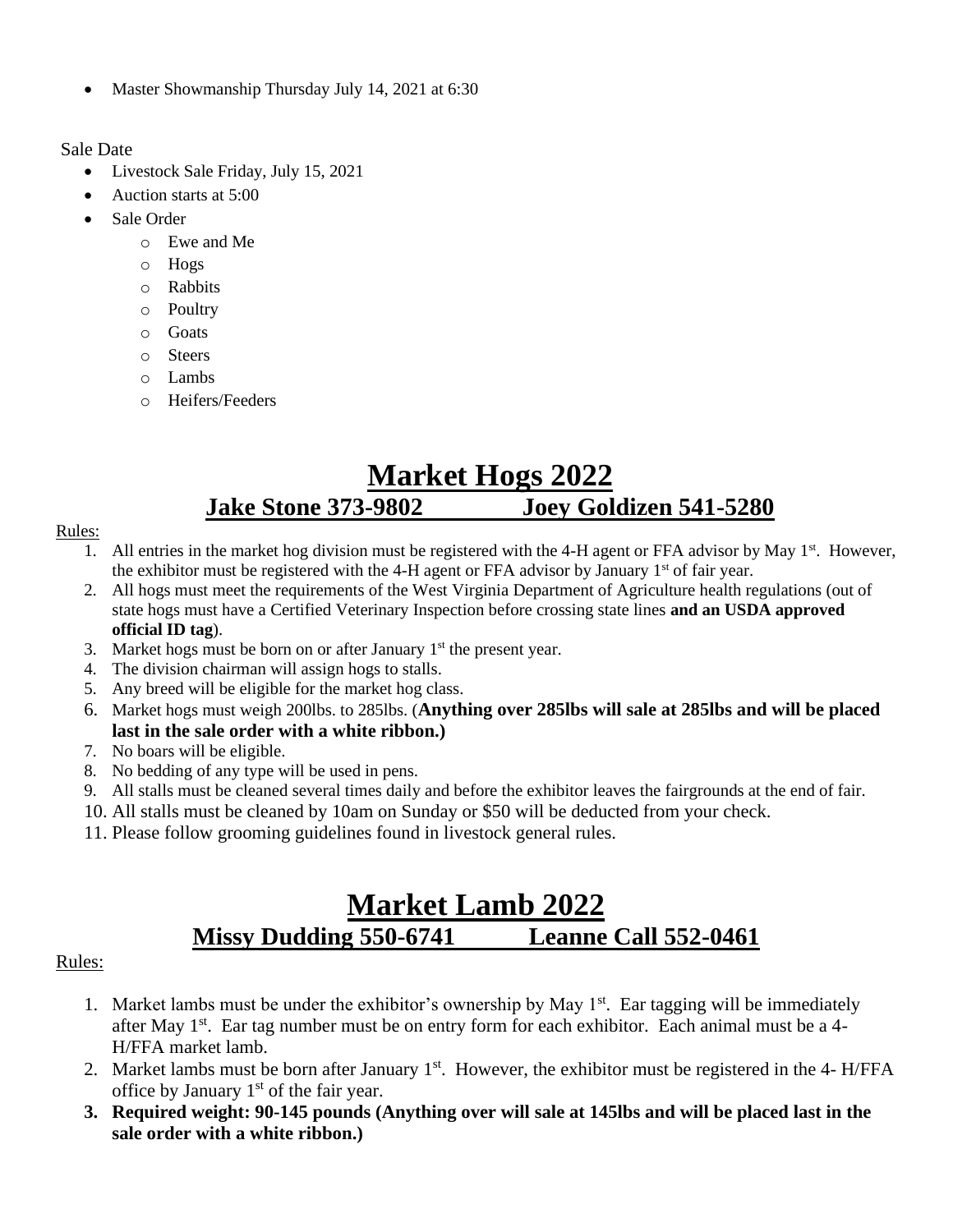- 4. Only one market lamb may be shown and sold by an exhibitor.
- 5. Market lambs must be skin clipped before weigh-in day.
- 6. Lambs must be fully/totally castrated (if male). Rams are not eligible.
- 7. If an animal prolapses while at the fair, the Executive Board reserves the right to have the animal removed from the fair. The Executive Board will determine if they are still eligible for sale.
- 8. All lambs must be tagged with an official USDA scrapie tracking ear tag.
- 9. Market lambs should only be shown without a halter or with a regular sheep halter (no dog collars will be permitted.)
- 10. Senior division market lamb exhibitors will show without a halter. Junior exhibitors may choose how they wish to show. Special accommodations will be given by the approval of the FFA Advisor, or the 4- H agent.

# **11. Muzzles are prohibited during the fair.**

- 12. All stalls must be cleaned by 10am on Sunday or \$50 will be deducted from your check.
- **13.** Please follow grooming guidelines found in general fair rules.

# **Ewe and Me 2022 Bill Whitt 304-550-1295 Michelle Blankenship 304-741-1800**

# Rules:

- 1. Follow market lamb basic rules.
- 2. Required weight: 90-145 pounds (Anything over will sale at 145lbs and will be placed last in the sale order with a white ribbon.)
- 3. The lamb will be kept at the mentor's house. The special needs child needs to work with the lamb at least 12 separate occasions prior to the fair.
- 4. Showmanship is voluntary for the partner/helper.

# **Meat Goat 2021 Mary King 586-0843 Mitchell King 541-2762**

# Rules:

- 1. Meat goats entering must be born after January  $1<sup>st</sup>$  and before March 15th of fair year.
- 2. All goats must have a USDA scrapies tag.
- 3. Goats should be 75% or more Boer, Kiko, Spanish, or other meat breed.
- 4. Goats must be fully castrated before tagging.
- 5. Goats may have horns. May be "tipped" if necessary.
- 6. Goats must weigh a minimum of 60 pounds to be sold at the fair. Goats weighing under 60 pounds may show in showmanship to finish his/her project and will be released to go home immediately following.
- 7. Maximum weight is 115 pounds. Animals that weigh more than 115 may still show and sell at the fair; however, they will receive white ribbons and sell for 115 pounds.
- 8. All stalls must be cleaned by 10am on Sunday or \$50 will be deducted from your check.
- 9. Please refer to grooming guidelines in livestock general rules.

# **Dairy Goats/Kids-Kid Show Donna Briscoe 757-9046**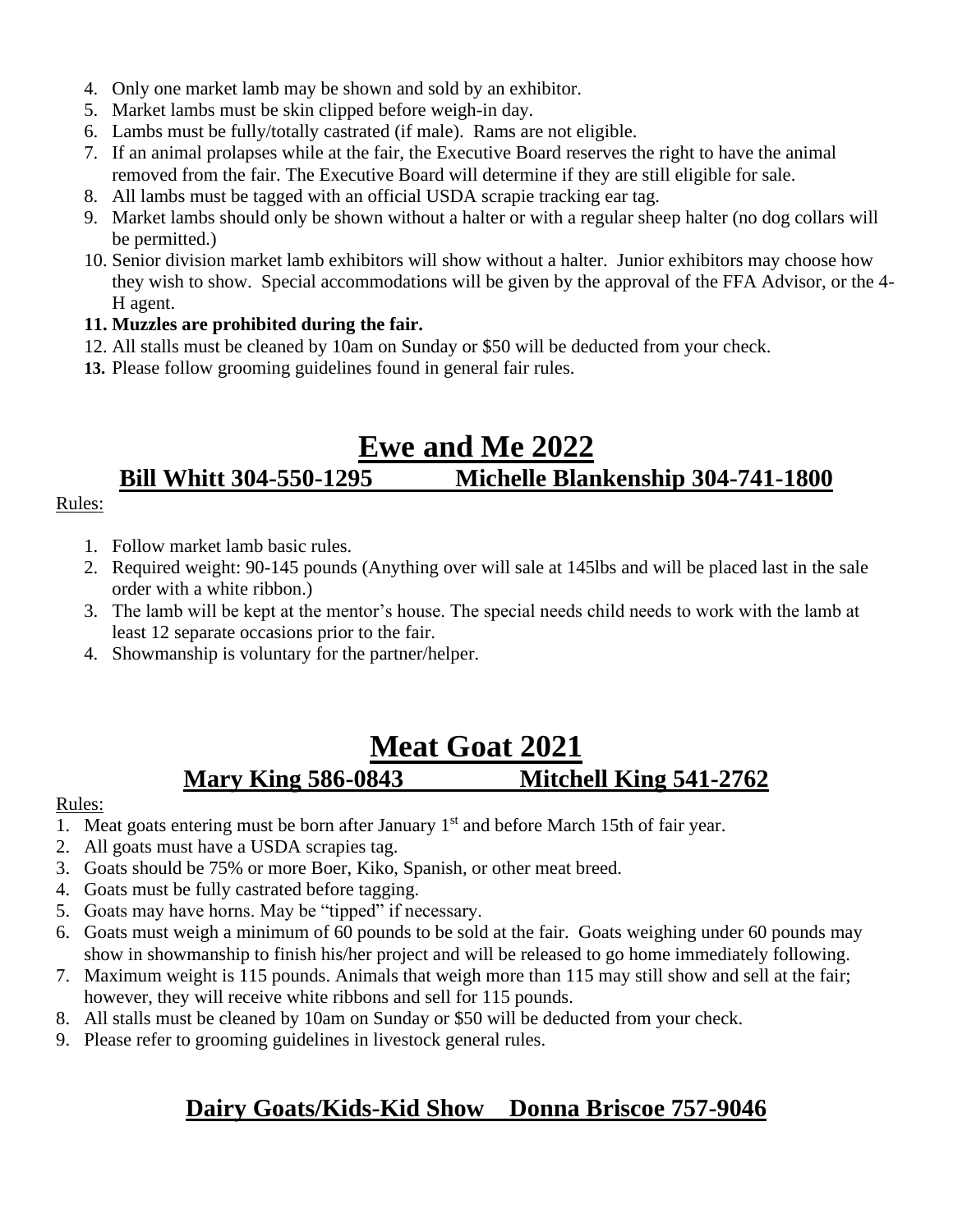# **Feeder Calves and Heifers 2022**

**Kelsey Gatens 304-395-1578 Dale Luikart 304-951-7555**

# **ALL INDIVIDUALS SHOWING A CALF PROJECT MUST PRACTICE AT LEAST 2 TIMES IN THE SHOW AREA IN FRONT OF A PUTNAM COUNTY FAIR LIVESTOCK CHAIRPERSON. THIS MUST BE DONE ON 2 SEPARATE OCCASIONS. EXHIBITORS WHO CANNOT CONTROL THEIR ANIMAL WILL BE ASKED TO REMOVE THE ANIMAL FROM THE FAIRGROUNDS.**

# **Market Feeder Calves**

- 1. Weight of feeder calf must be between 300lbs and 600lbs. Anything over will sell at 600 lbs and will be placed in last place of the sale with a white ribbon.
- 2. Calf must be born between January  $1<sup>st</sup>$  and March  $1<sup>st</sup>$  of the year in which the calf is shown.
- 3. Calf must be fully/totally castrated, healed/completely dried up and dehorned before tagging day, which is immediately after May 1<sup>st</sup>.
- 4. Calf must be weaned and started on dry feed.
- 5. Calf must be halter broke.
- 6. Calf must not be more than 25% dairy breeding.
- 7. All calves must be doubled tied while in the stall at the fair.
- 8. There must be 3 or more feeder calves in the show, or they will be shown in a combined class with the replacement heifers.
- 9. All stalls must be cleaned by 10am on Sunday or \$50 will be deducted from your check.
- 10. Please follow grooming guidelines found in general fair rules.

# **Heifers (functional)**

- 1. Weight of feeder heifer must be between 300lbs and 600lbs. Anything over will sell at 600 lbs and will be placed in last place of the sale with a white ribbon.
- 2. Calf must be born between January  $1<sup>st</sup>$  and March  $1<sup>st</sup>$  of the year in which the calf is shown.
- 3. Calf must be dehorned before tagging day, which is immediately after May  $1<sup>st</sup>$ .
- 4. Calf must be weaned and started on dry feed.
- 5. Calf must be halter broke.
- 6. Calf must not be more than 25% dairy breeding.
- 7. All calves must be doubled tied while in the stall at the fair.
- 8. There must be 3 or more feeder heifers in the show, or they will be shown in a combined class with the feeder steers.
- 9. Please follow grooming guidelines found in general fair rules.

# **Market Steer 2022**

# **Jeremy Grant 939-3901 Shane Ervin 543-7404**

# **ALL INDIVIDUALS SHOWING A CALF PROJECT MUST PRACTICE AT LEAST 2 TIMES IN THE SHOW AREA IN FRONT OF A PUTNAM COUNTY FAIR LIVESTOCK CHAIRPERSON. THIS MUST BE DONE ON 2 SEPARATE OCCASIONS. EXHIBITORS WHO CANNOT CONTROL THEIR ANIMAL WILL BE ASKED TO REMOVE THE ANIMAL FROM THE FAIRGROUNDS.**

Rules: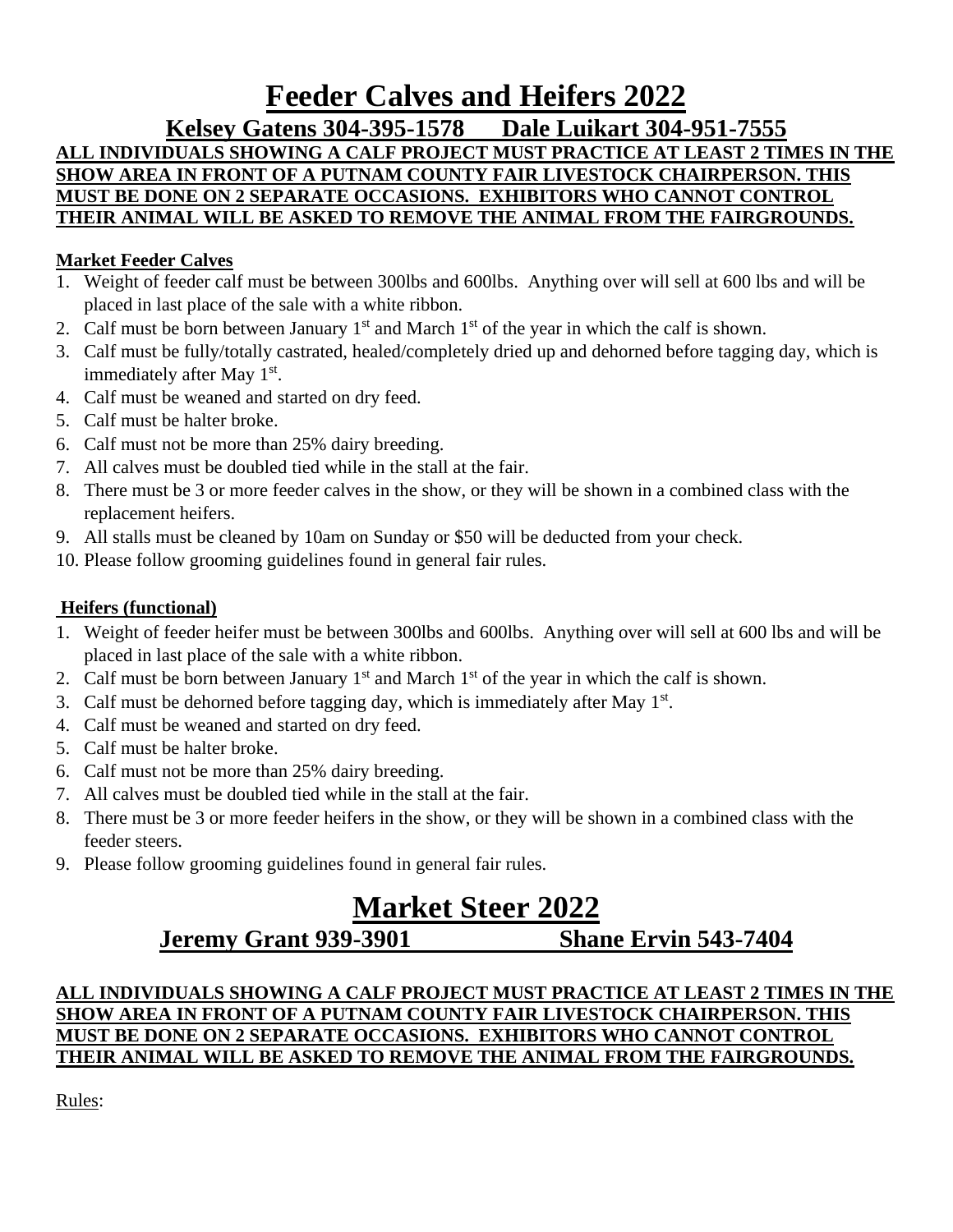- 1. In order to show or sell at the Putnam County Fair, all 4-H/FFA youth and their steers must be properly registered with the 4-H agent or FFA advisor by January 1<sup>st</sup> of fair year. Steers/calves must be tagged on date set forth by the livestock committee.
- 2. Steers must not have been born before January 1<sup>st</sup> of the preceding year. The fair officials reserve the right to have the age of the animal checked by a qualified person.
- 3. Only one steer/calf may be shown and sold by a single exhibitor. Animals will be sold in the order in which they placed in the show (starting with grand champion) at public auction by the pound to the highest bidder.
- 4. Required weight: 800 lbs. and up
- 5.Market steers/calves must have a halter and be on a rope at all fair activities.
- 6. Market steers/calves must be dehorned and fully castrated before January 1st.
- 7. **Market steers** must be dried up completely before tagging date.
- 8. All stalls must be cleaned by 10am on Sunday or \$50 will be deducted from your check.
- 9. Please refer to general rules for grooming regulations.

# **Market Rabbit 2022 Sarah McClanahan 549-5832 Maria Rowsey 972-8323**

# Rules:

- 1. One class per entry.
- 2. Meat pens shall consist of three (3) rabbits, all of the same breed, color, and variety. No broken colors.
- 3. Age limit NOT over 10 weeks.
- 4. Weight of each individual rabbit in either class must not be less than 3 lbs. and not more than 5 lbs. Rabbits will be weighed in on entry day.
- 5. If any one rabbit in the pen is overweight or underweight, the entire pen is disqualified from competition.
- 6. If any rabbit in the pen is disqualified, then the whole pen is disqualified.
- 7. All rabbits must be weighed in the presence of the market rabbit chairpersons.
- 8. The exhibitor must have market rabbits as a 4-H/FFA project.
- 9. The market pen is to be raised from a doe or does owned by the exhibitor by March 1st of current year.
- 10. You are not permitted to buy bunnies for the market pen. You must raise them.
- 11. Commercial meat type rabbits such as New Zealands, Californians, Satins, Champaign D 'argent, etc. should be used.
- 12. Does should be bred April 3rd in order to have rabbits the correct age by fair time.
- 13. Each market rabbit exhibitor must participate in the showmanship class.
- 14. All rabbits need to be treated for ear mites 2 weeks prior to fair.
- 15. A meat pen does not necessarily have to come from the same litter.
- 16. Please follow grooming guidelines found in general fair rules.
- 17. All ARBA General Faults apply to each meat pen.

# **Poultry/Egg Project Rules Janice Luikart 304-389-8718 Tim King 304-586-0843**

- 1. Exhibitor must be registered for a poultry project through 4-H or FFA.
- 2. (1 to show/display and 1 to auction on Friday. The auction eggs will be refrigerated on the fairgrounds). 2 exact dozen eggs will be brought to the fair.
- 3. Eggs should be as close to the same color and size as possible.